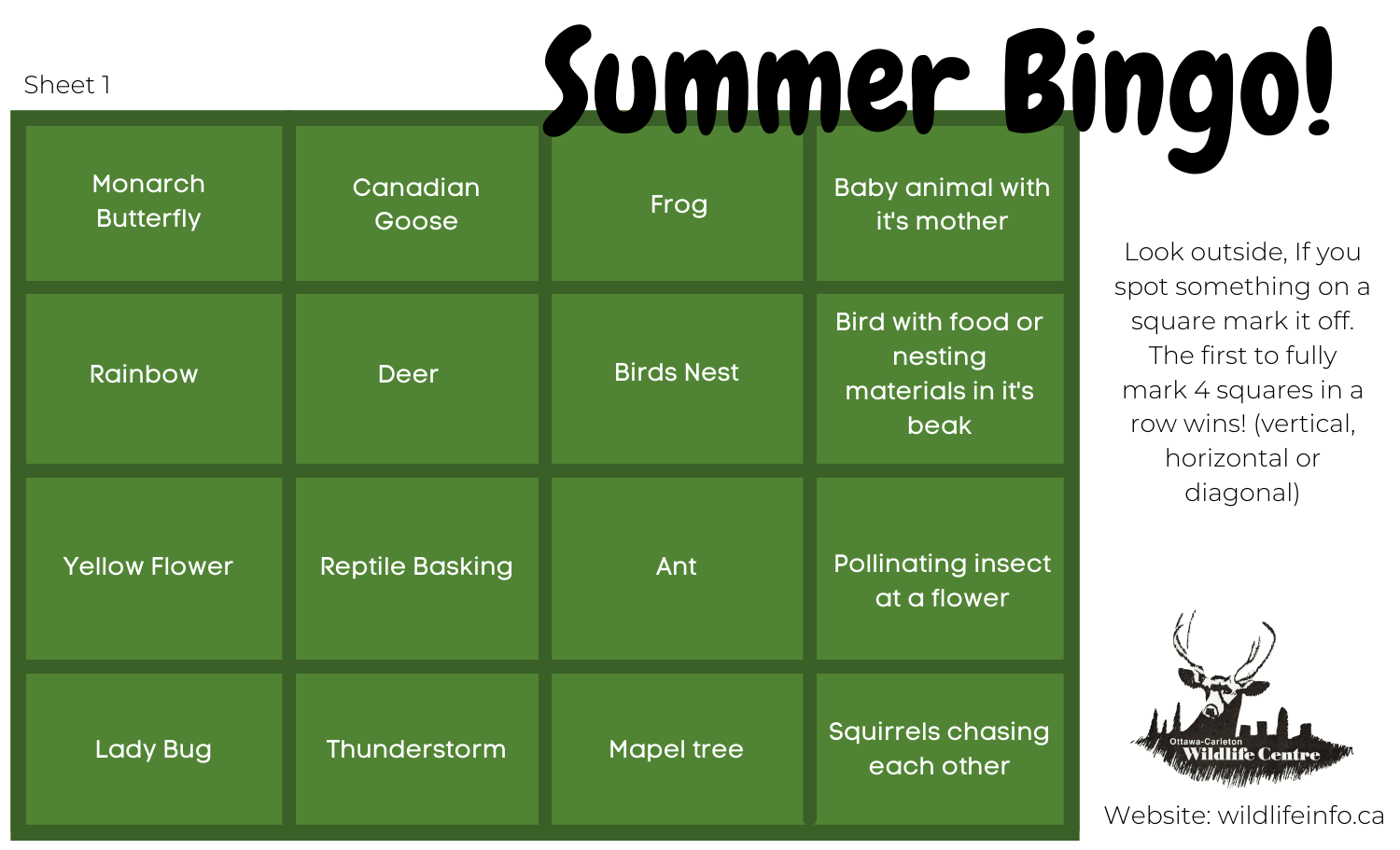Sheet 2

Summer Bingo!

| <b>Lady Bug</b>                        | Canadian<br>Goose           | Frog                                   | <b>Birds Nest</b>                                         |
|----------------------------------------|-----------------------------|----------------------------------------|-----------------------------------------------------------|
| Owl                                    | <b>Rainbow</b>              | <b>Squirrels chasing</b><br>each other | Bird with food or<br>nesting<br>materials in it's<br>beak |
| <b>Yellow Flower</b>                   | Thunderstorm                | Ant                                    | <b>Pollinating insect</b><br>at a flower                  |
| <b>Baby animal with</b><br>it's mother | Monarch<br><b>Butterfly</b> | <b>Mapel tree</b>                      | <b>Reptile Basking</b>                                    |

Look outside, If you spot something on a square mark it off. The first to fully mark 4 squares in a row wins! (vertical, horizontal or diagonal)

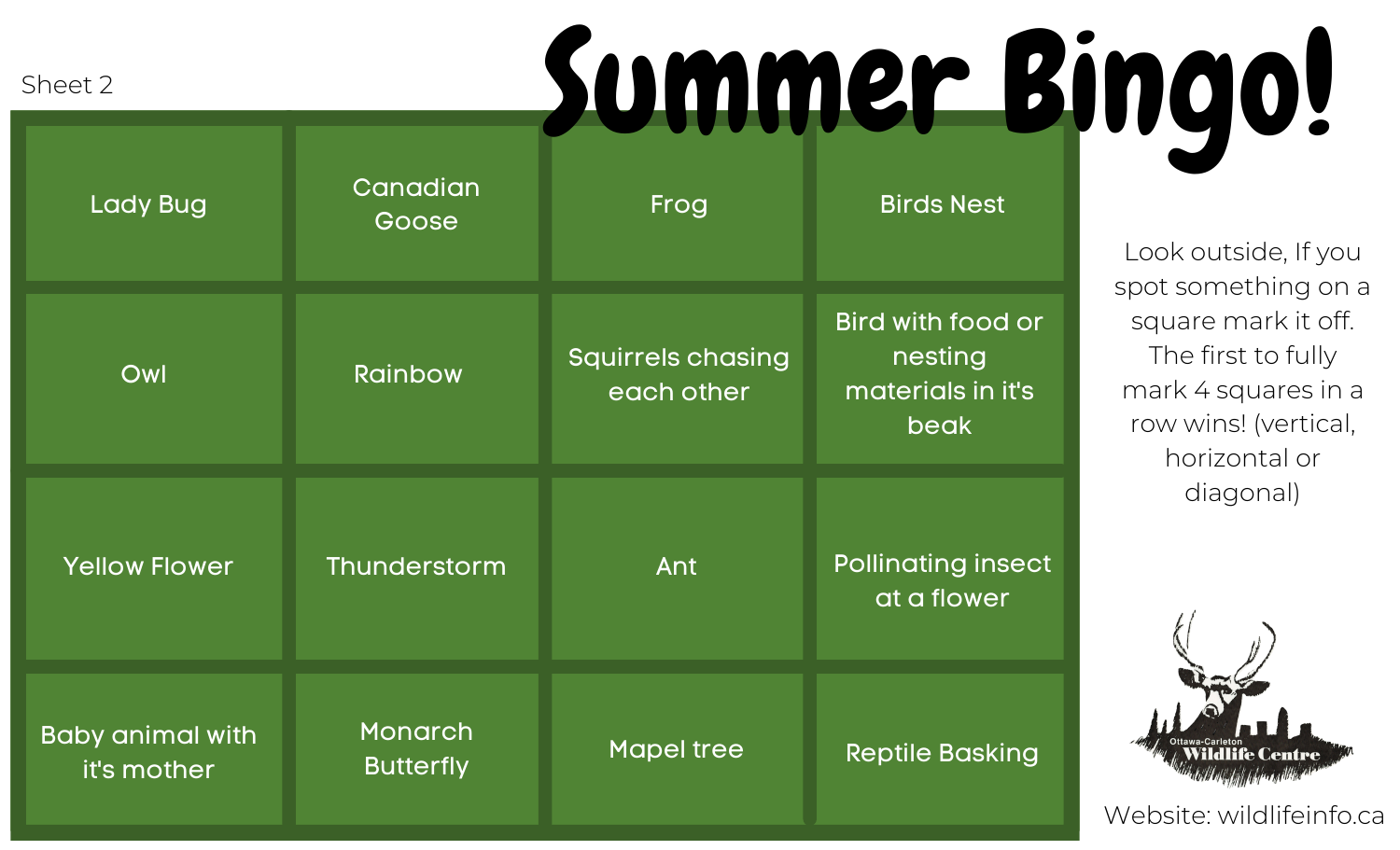## Summer Bingo!

Sheet 3

| Monarch<br><b>Butterfly</b>              | <b>Mapel tree</b>      | <b>Rianbow</b>    | <b>Baby animal with</b><br>it's mother                    |
|------------------------------------------|------------------------|-------------------|-----------------------------------------------------------|
| <b>Pollinating insect</b><br>at a flower | Frog                   | <b>Birds Nest</b> | Bird with food or<br>nesting<br>materials in it's<br>beak |
| <b>Yellow Flower</b>                     | <b>Reptile Basking</b> | <b>Lady Bug</b>   | Owl                                                       |
| Ant                                      | Thunderstorm           | Canadian<br>Goose | <b>Squirrels chasing</b><br>each other                    |

Look outside, If you spot something on a square mark it off. The first to fully mark 4 squares in a row wins! (vertical, horizontal or diagonal)